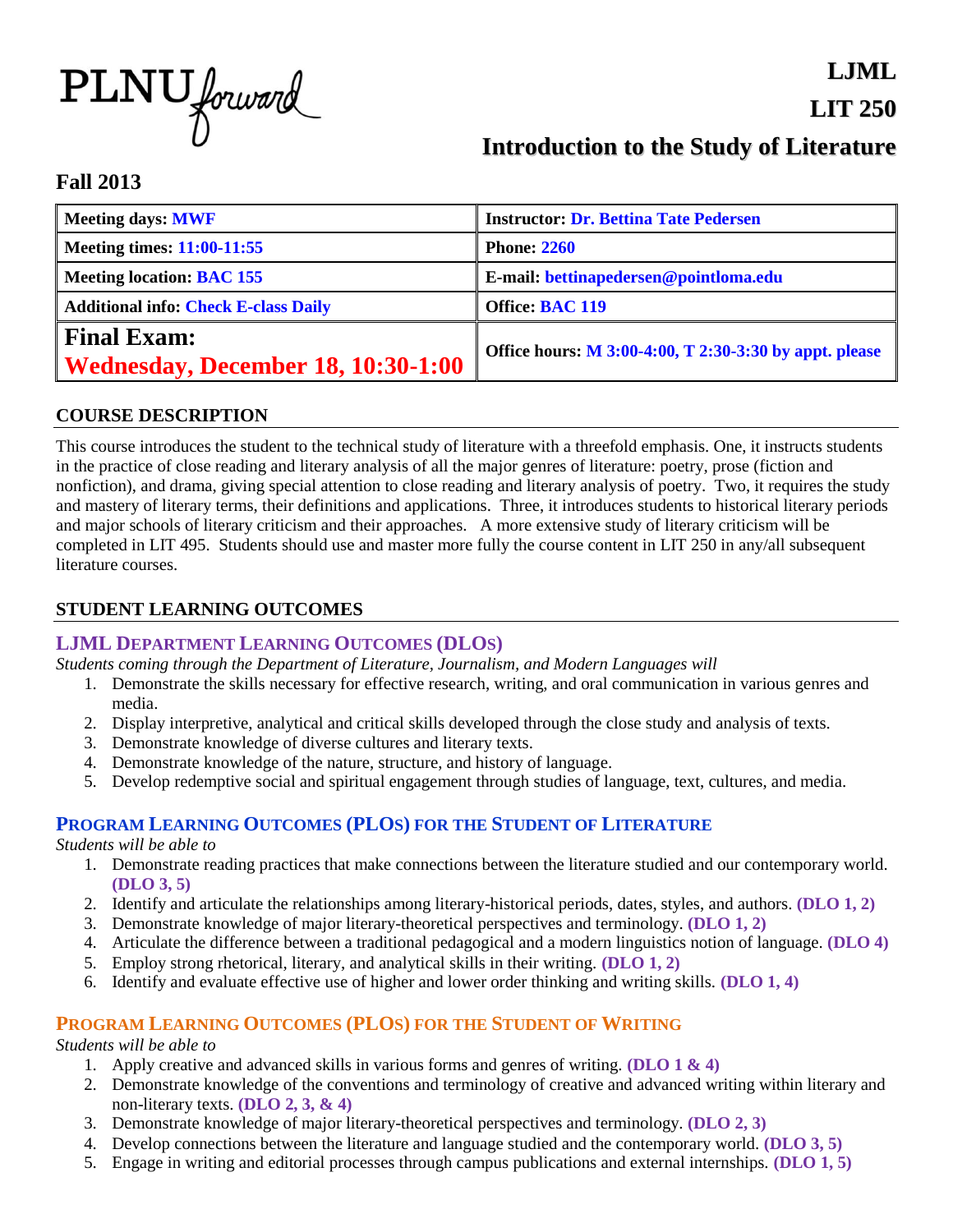## **PROGRAM LEARNING OUTCOMES (PLOS) FOR THE STUDENT OF LANGUAGE**

- 1. Write essays without significant errors of grammar, spelling, or vocabulary usage that would impede comprehension by a native speaker. **(DLO 1)**
- 2. Comprehend the main idea and most details of connected oral discourse by a native speaker on a variety of topics. **(DLO 1)**
- 3. Converse in a participatory fashion with a native speaker using a variety of language strategies to convey meaning. **(DLO 1, 2, 3, 5)**
- 4. Interpret target language texts according to their cultural, literary, and/or linguistic content. **(DLO 2, 3)**
- 5. Display knowledge of the nature and structure of language. **(DLO 4)**
- 6. Discuss the influence of their own perspective on cultural interconnections through engagement with local, national, or international communities. **(DLO 3, 5)**

# **COURSE LEARNING OUTCOMES FOR LIT 250: INTRODUCTION TO THE STUDY OF LITERATURE**

#### *Students of LIT 250 will*

- 1. Memorize and employ fundamental concepts of literary study:
	- a. standard literary terminology
	- b. modes/genres of literature
	- c. elements of literary genres
	- d. literary periods (dates, writers, characteristics, and important developments) **(PLO 1, 2) (PLO 1, 2)**
- 2. Describe and practice close reading of literary texts. **(PLO 1, 4, 6) (PLO 1, 2)**
- 3. Describe current schools of contemporary literary criticism. **(PLO 2, 3) (PLO 3)**
- 4. Consider current schools of contemporary literary criticism in relation to Christian faith and practice. **(PLO 1, 2, 3, 4) (PLO 3, 4)**
- 5. Use contemporary literary criticism to examine literary texts and argue their own readings of literary texts. **(PLO 2, 3, 4, 5, 6) (PLO 2, 3)**
- 6. Use literary research skills to examine literary texts and formulate their own readings of literary texts. **(PLO 2, 4, 5, 6) (PLO 1, 2)**

| DLO (Department of Literature, Journalism, & Modern Languages)                                                              |         |
|-----------------------------------------------------------------------------------------------------------------------------|---------|
| 1. Demonstrate the skills necessary for effective research, writing, and oral<br>communication in various genres and media. | 2,3,5,6 |
| 2. Display interpretive, analytical and critical skills developed through the<br>close study and analysis of texts.         |         |
| 3. Demonstrate knowledge of diverse cultures and literary texts.                                                            |         |
| 4. Demonstrate knowledge of the nature, structure, and history of language.                                                 | 4,6     |
| 5. Develop redemptive social and spiritual engagement through studies of<br>language, text, cultures, and media.            |         |

| <b>PLO</b> (Literature)                                                                                     | <b>CLO</b>    |
|-------------------------------------------------------------------------------------------------------------|---------------|
| 1. Demonstrate reading practices that make connections between the literature studied and our contemporary  |               |
| world.                                                                                                      | 1, 2, 4       |
| 2. Identify and articulate the relationships among literary-historical periods, dates, styles, and authors. | 1, 3, 4, 5, 6 |
| 3. Demonstrate knowledge of major literary-theoretical perspectives and terminology.                        | 3, 4, 5       |
| 4. Articulate the difference between a traditional pedagogical and a modern linguistics notion of language. |               |
| 5. Employ strong rhetorical, literary, and analytical skills in their writing.                              |               |
| 6. Identify and evaluate effective use of higher and lower order thinking and writing skills.               | 2, 5, 6       |

| <b>PLO</b> (Writing)                                                                                                                    |  |
|-----------------------------------------------------------------------------------------------------------------------------------------|--|
| 1. Apply creative and advanced skills in various forms and genres of writing.                                                           |  |
| 2. Demonstrate knowledge of the conventions and terminology of creative and advanced writing within literary<br>and non-literary texts. |  |
| 3. Demonstrate knowledge of major literary-theoretical perspectives and terminology.                                                    |  |
| p4. Develop connections between the literature and language studied and the contemporary world.                                         |  |
| 5. Engage in writing and editorial processes through campus publications and external internships.                                      |  |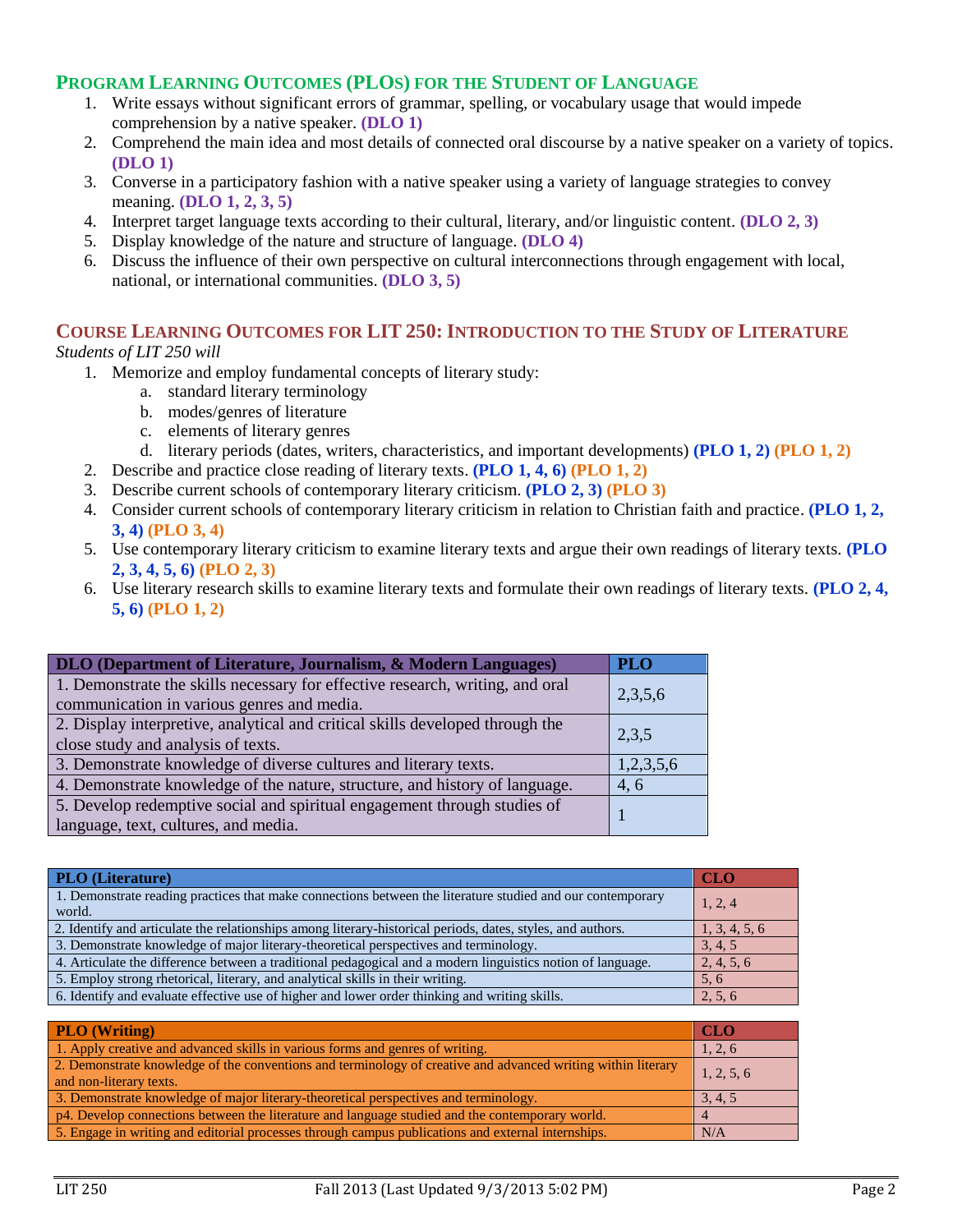| <b>PLO (Language: Spanish, French)</b>                                                                                                                                |                  |  |
|-----------------------------------------------------------------------------------------------------------------------------------------------------------------------|------------------|--|
| 1. Write essays without significant errors of grammar, spelling, or vocabulary usage that would<br>impede comprehension by a native speaker. (DLO 1)                  | 5, 6             |  |
| 2. Comprehend the main idea and most details of connected oral discourse by a native speaker on a<br>variety of topics. (DLO 1)                                       | N/A              |  |
| 3. Converse in a participatory fashion with a native speaker using a variety of language strategies to<br>convey meaning. $(DLO 1, 2, 3, 5)$                          | N/A              |  |
| 4. Interpret target language texts according to their cultural, literary, and/or linguistic content. (DLO<br>2, 3)                                                    | 1, 2, 3, 4, 5, 6 |  |
| 5. Display knowledge of the nature and structure of language. (DLO 4)                                                                                                 |                  |  |
| 6. Discuss the influence of their own perspective on cultural interconnections through engagement<br>with local, national, or international communities. $(DLO 3, 5)$ | N/A              |  |

| CLO (LIT 250: Introduction to the Study of Literature)                                                                          | <b>ASSIGNMENT</b>                          |
|---------------------------------------------------------------------------------------------------------------------------------|--------------------------------------------|
| Memorize and employ fundamental concepts of literary study:                                                                     |                                            |
| a. standard literary terminology                                                                                                | Discussion (Disc.),                        |
| b. modes/genres of literature                                                                                                   | Quizzes, TQs, Exams,                       |
| c. elements of literary genres                                                                                                  | & Analyses                                 |
| d. literary periods (dates, writers, characteristics, and important developments)                                               |                                            |
| 2.<br>Describe and practice close reading of literary texts.                                                                    | Disc. & Analyses                           |
| 3.<br>Describe current schools of contemporary literary criticism.                                                              | Disc. & Analyses                           |
| Consider current schools of contemporary literary criticism in relation to Christian faith and practice.<br>4.                  | Disc. & Analyses                           |
| Use contemporary literary criticism to examine literary texts and argue their own readings of literary texts.<br>5 <sub>1</sub> | Disc. & Analyses,<br><b>Major Analysis</b> |
| Use literary research skills to examine literary texts and formulate their own readings of literary texts.<br>6.                | Disc. & Analyses                           |
|                                                                                                                                 | Major Analysis,                            |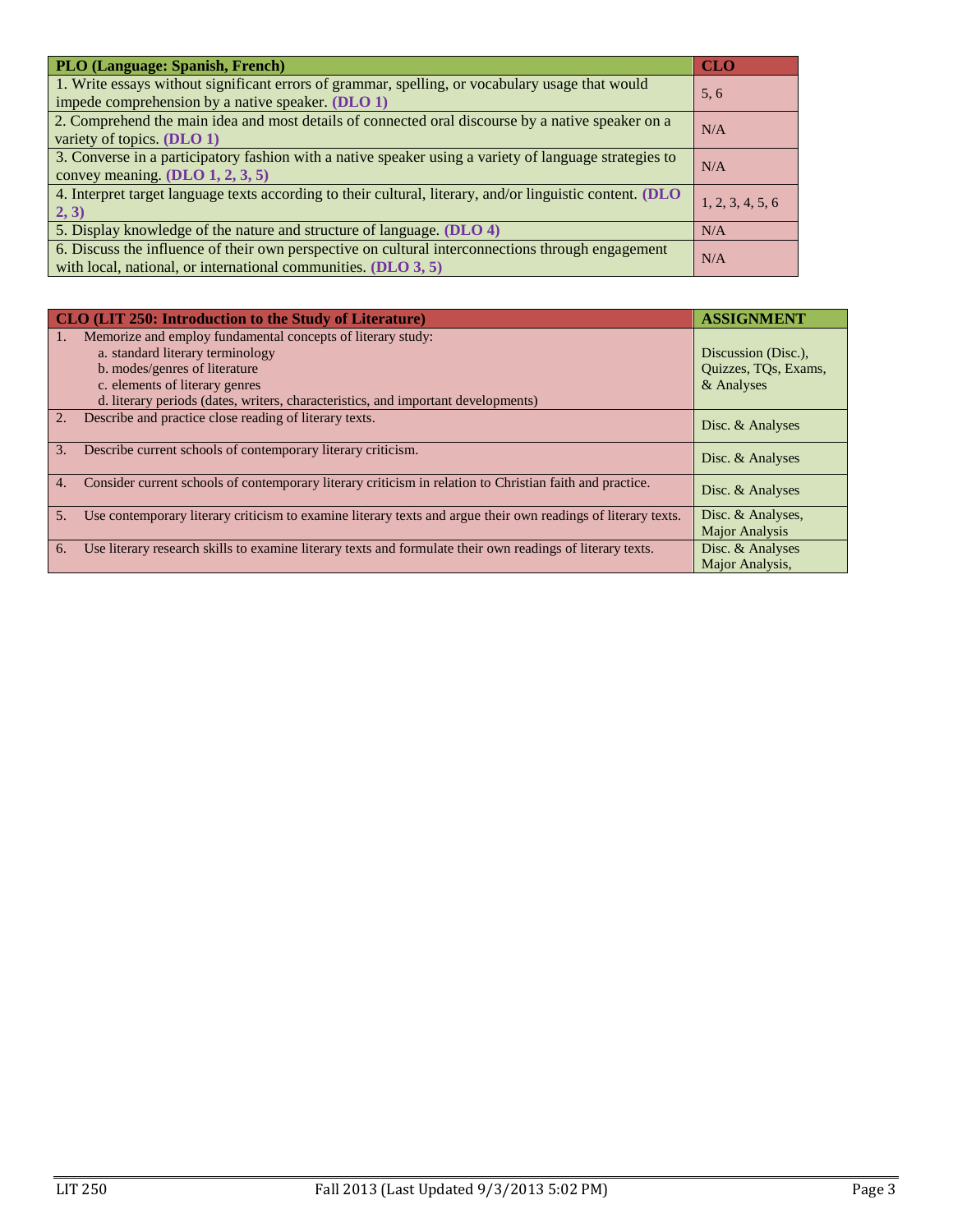## **UNIVERSITY POLICIES**

- **1. ATTENDANCE:** Your regular and punctual attendance *and* active, informed participation in our class sessions is essential to your learning and to the vibrancy of our class time together. Please read the Class Attendance section of your *PLNU Catalog,* carefully (see link above). It indicates that if students miss more than 10 percent of class meetings (approx. 4 for a MWF course and 3 classes for a TTH course), faculty members may file a written report which may result in de-enrollment from the course. If students miss more than 20 percent of class meetings (approx. 8 for a MWF course and 6 classes for a TTH course), students may be de-enrolled without notice. De-enrollment may have serious consequences on residence, athletic, and scholarship requirements; it may also necessitate a reduction or loss in a student's financial aid. **DROPPING CLASS:** If you do decide to drop the course for any reason, please let me know by email, voice mail, note, or conversation so that I can officially remove you from my grade roster and class lists—and not worry about what has happened to you. I'd like you to make such decisions/communications during the first four weeks of classes. See [Academic Policies](http://www.pointloma.edu/experience/academics/catalogs/undergraduate-catalog/point-loma-education/academic-policies) [Academic Policies](http://www.pointloma.edu/experience/academics/catalogs/undergraduate-catalog/point-loma-education/academic-policies) in the undergraduate student catalog.
- **2. FINAL EXAMINATIONS:** Final Examinations are the culminating learning event in a course. They are scheduled university-wide to take into account all the different courses and departments in the whole university. The final examination schedule is posted annually on the [Class Schedules](http://www.pointloma.edu/experience/academics/class-schedules) site. You are expected to arrange your personal affairs to fit the examination schedule. In the rare case that you may have more than three (3) final examinations scheduled on the same day, you may work out an alternate time for one of your exams with your professors. This is the only university-sanctioned reason for taking a final exam at a time other than the officially scheduled time for the exam and you should speak with your professors about this early and consistently. Department chairs/school deans and college deans need not be involved in the process of making this accommodation. Please confirm your final examination schedule the first week of classes, and schedule those exam times into your calendars now.

# **SEE ALSO LJML DEPARTMENT POLICIES DOCUMENT (E-class and Hardcopy)**

## **COURSE REQUIREMENTS, POLICIES & GUIDELINES**

**1.** *MLA Style***:** Since this is a required course for LJML majors and since MLA style is the norm for our discipline, all written work *must conform* to MLA style. (See also **LJML Department Statement**, *Inclusive Language*.)

## **2.** *Class Participation*:

- a. The quality of your course experience will be directly related to your completing the assigned reading, your thoughtful reflection on the readings, your engaged participation in the community of readers that our class will become, and the adjustments you make toward correcting your misperceptions and mistakes in key concepts and assignments.
- b. Your success in understanding and making meaning of the texts we read will be directly related to your deliberate marking of your texts and to your thoughtful reflection on the ideas and questions presented in the texts.
- c. The quality of our class sessions depends so importantly upon you and your individual contributions to class discussions and course assignments. Your contribution to class in many forms is invaluable to our community of scholars/readers. Please bring your
	- questions about the texts and/or their implied meanings
	- confusions about things you don't understand in or about the texts or literary terms
	- ideas about new understandings of the texts
	- ideas about how these texts speak to our contemporary lives
	- insights about connections between course readings and the many other important subjects you are studying
	- perspectives about what spiritual impacts the texts—especially literary theory—may have on you or those you love and care about
- d. Please feel comfortable contributing to the discussion. I am interested in your thoughts about the ways our course readings seem meaningful to you, but also in learning from your comments/questions about what you are/are not understanding. Those of you who truly engage with the material, prepare each session's readings, and come to class ready to ask or say something will almost assuredly reap the reward of higher grades on your course work all the way along.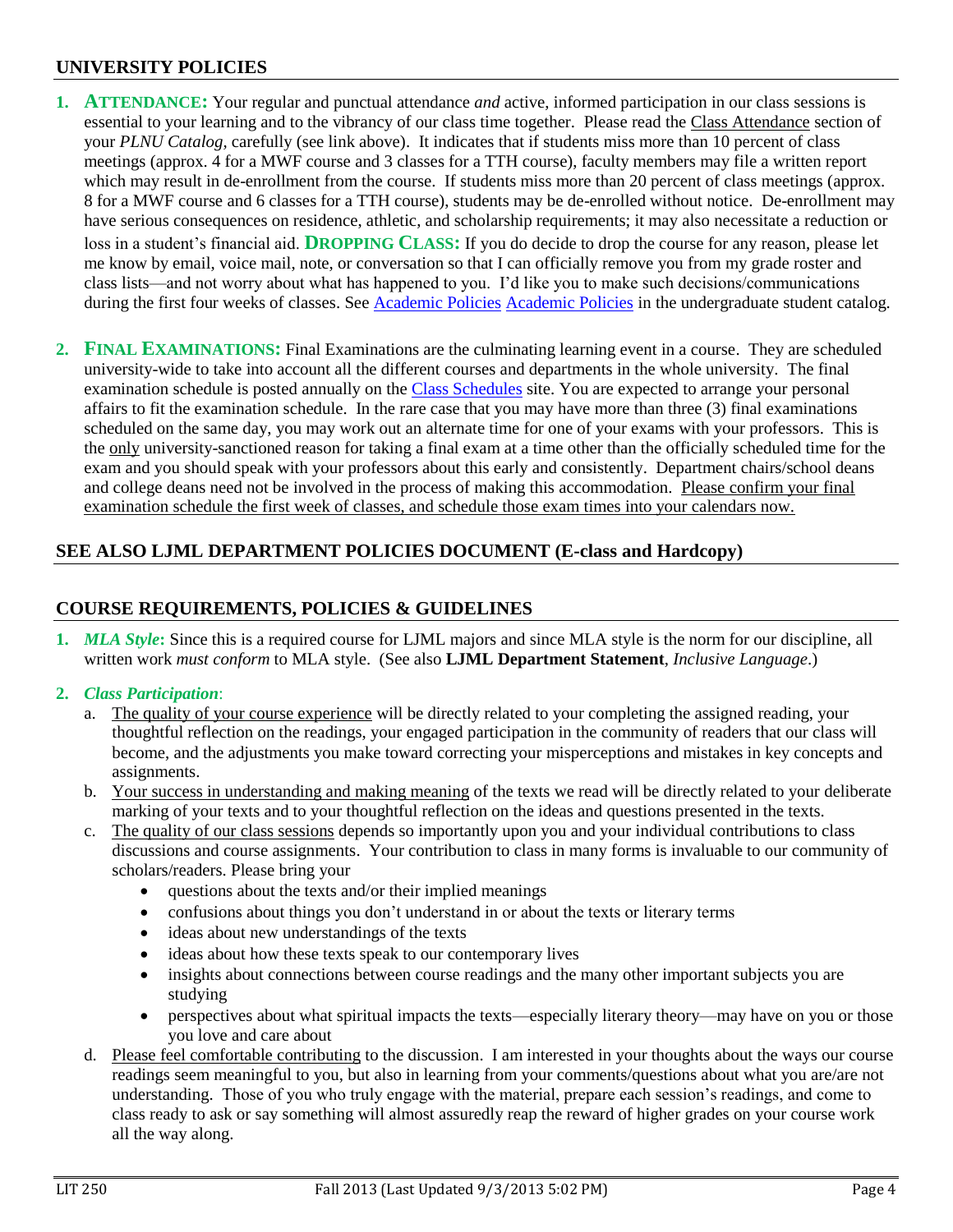#### **3.** *Class Sessions, Preparation, Assignments, and Technology*:

- a. If you wish to use your laptop during class, please sit in the front. If you are using an electronic reader (Kindle, Nook, etc.), please let me know and have no file open on your reader other than the class text/reading.
- b. All other electronics must be muted or turned off for the entire class period unless we are using them for class purposes.
- c. Completion of all assignments is required, and passing the course without doing so will be difficult. Readings and written responses must be prepared in advance of the date scheduled/due and of sufficient length and quality to meet the assignment's requirements and intents. Missed assignments (other than quizzes) may be made up only in truly extenuating circumstances and only if you and I have had a conversation about your situation. Extra-credit will not substitute or be given to make up for missed work.
- d. Late assignments will not be accepted either in person, by delivery, or in my mailbox (unless you and I have communicated prior to the deadline about extenuating circumstances).
- e. It is your responsibility to see to it that I receive your work whether submitting in paper or online.
- f. Always keep multiple soft and hard copies of your work on hand so that you can provide duplicate copies if needed.
- g. Handwritten assignments are never acceptable (unless so specified).
- h. You may be requested to attend office hours with the professor if a need arises.
- **4.** *Classroom Decorum*: Please manage your electronic devices appropriately and with consideration for others—see 4 a&b above. Please dress in appropriate academic attire out of consideration for others in our class. I do reserve the right to ask you to leave the classroom if I believe your attire to be offensive and/or an obstacle to a positive learning and teaching environment.
- **5.** *Email & Eclass*: You are responsible for checking your *PLNU gmail account* and *Eclass* regularly for electronic messages from me (and sometimes from your classmates). You are fully accountable for all course material, announcements, communications that are distributed via gmail and *Eclass*; and I will send messages only to these sites. Please let me know if you encounter any technical problems with these sites.
- **6.** *Quizzes*: You will complete numerous quizzes (mostly online) on course material. Online quizzes must be completed during the online window set up for each quiz AND **you must use** *Firefox* **as your internet browser.** You must conscientiously observe the online quiz windows as quizzes may not be made up. I will drop your lowest quiz score when I calculate final grades. Please do not ask me if you may make up a missed quiz. Please notify me immediately if there are technical difficulties with the online quizzes.
- **7.** *Extenuating Situations & Grades*: No "Incomplete" grades will be assigned unless extenuating circumstances arise (e.g., death in the family, automobile accidents, hospitalization). If you find yourself in such a situation, please contact me immediately, and please be ready to submit any necessary documentation to verify your situation. When you communication with me right away, I am happy to help you in these difficult situations as best I can.

## **COURSE EVALUATION AND ASSESSMENT**

## **COURSE EVALUATION**

Your grade will be based on the quality of your work in these areas:

- Quizzes (approx. 20 quizzes) & Minor Assignments 20%
- Analyses: 3-4 minor papers (submitted on LIVE TEXT) 25%
- Major Analysis (submitted on LIVE TEXT,  $1<sup>st</sup>$  piece of Sr. Portfolio) 15%
- Midterm Exam 20% • Final Exam 20%

Your work will not be graded on a curve. A traditional US scale will be used.

- **A** indicates exceptional work (roughly 20% of students normally achieve this level)
- **B** indicates good work (roughly 30% of students normally achieve this level)
- **C** indicates satisfactory/average work
- **D** indicates minimally passing work
- **F** indicates unsatisfactory work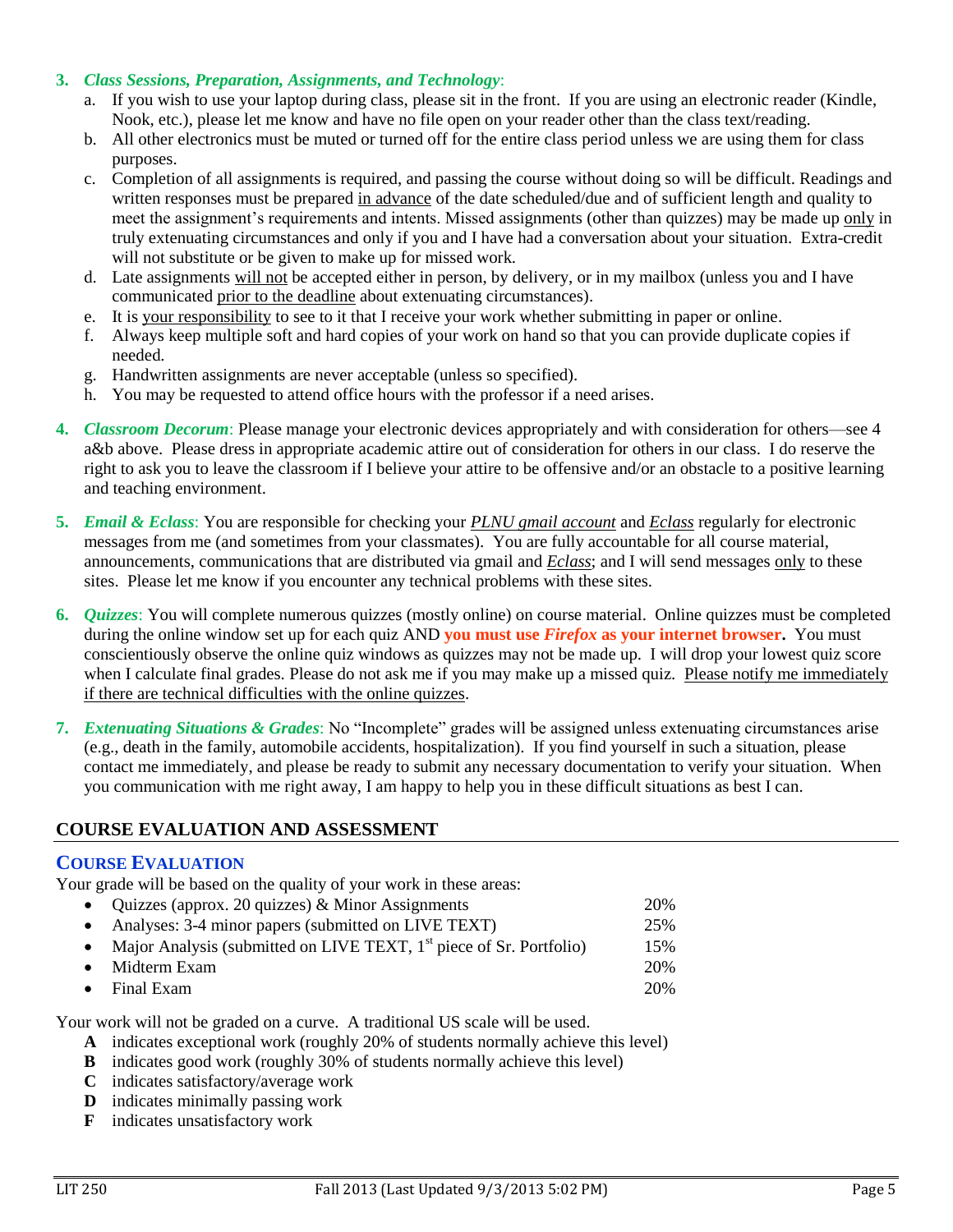| <b>PERCENT</b> | <b>GRADE</b> |
|----------------|--------------|
| 93-100         | A            |
| 90-92          | $A -$        |
| 88-89          | $B+$         |
| 83-87          | B            |
| 80-82          | $\bf{B}$     |
| 78-79          | $C+$         |
| 73-77          | $\mathbf C$  |
| 70-72          | $\mathbf{C}$ |
| 68-69          | $D+$         |
| 63-67          | D            |
| 60-62          | D-           |
| 0-59           | F            |

## **ASSESSMENT**

The Final Exam and Major Analysis Paper will be the Key Assignments used for Assessment of Learning Outcomes. For Literature majors the Major Analysis Paper will become part of your Sr. Literature Portfolio.

## **REQUIRED TEXTS AND RECOMMENDED RESOURCES (Some are also on Reserve in the Library)**

#### **REQUIRED TEXTS**

Baker, Nancy L. and Nancy Huling. *A Research Guide for Undergraduate Students: English and American Literature*. 5<sup>th</sup> ed. New York: MLA, 2000. (Also on Reserve)

Bressler, Charles E. *Literary Criticism: An Introduction to Theory and Practice*. 4<sup>th</sup> ed. Upper Saddle River, NJ: Pearson Prentice Hall, 2007. (Also on Reserve)

DiYanni, Robert. *Literature: Approaches to Fiction, Poetry, and Drama.* 2<sup>nd</sup> edition

DiYanni, Robert. *The Essay: An Introduction.*

Gardner, Janet E. Writing about Literature: A Portable Guide. 2<sup>nd</sup> ed.

Gibaldi, Joseph. *MLA Handbook for Writers of Research Papers*. 7<sup>th</sup> ed. R808.02 M691h 2003\*\*

Harmon & Holman. *A Handbook to Literature*. R803 H288h 1996 (Also on Reserve)

Littlewood, Ian. *The Literature Student's Survival Kit: What Every Reader Needs to Know*. (Also on Reserve)

Schwarz, Daniel, ed. *The Dead*. Case Studies in Contemporary Criticism. Boston & New York: Bedford/St. Martin's Press, 1994. (Also on Reserve)

The MLA (Modern Language Association) is delighted to announce the release of the seventh edition of the *[MLA Handbook for Writers of Research Papers](http://rs6.net/tn.jsp?et=1102498509993&e=001aMRWRFrWDf_MyMO1r3Go_RN6FVZ0rqshJ1QlQ2GOIA82Dz962AQtUCOmn1q7CBsjwCkq3uvXwr6KZGMCDEH3OlIvyLB36MlvkDsd5Y4pIs4dUJubkOGARgex4O032Sjsi6R8JRKWKLc=)*. Widely adopted by universities, colleges, and secondary schools, the *MLA Handbook* gives step-by-step advice on every aspect of writing research papers. New to this edition, a companion Web site provides the full text of the *MLA Handbook* along with several research project narratives, with sample papers, illustrating the steps successful students take in researching and writing papers. The inside back cover of each copy has a unique activation code that allows you to establish personal access to the site.

## **ADDITIONAL RESOURCES IN LIBRARY:**

Groden, Michael and Martin Kreiswirth, eds. *The John Hopkins Guide to Literary Theory and Criticism*. Baltimore & London: The Johns Hopkins University Press, 1994. [801.95 J65g](http://phineas.pointloma.edu/search~S0?/c801.95+J65g/c801.95+j65g/-3,-1,,E/browse) (Non-Circulating)

Harner, James L. *Literary Research Guide: An Annotated Listing of Reference Sources in Literary Studies*. 5<sup>th</sup> ed. New York: MLA, 2008. [809 H289L](http://phineas.pointloma.edu/search~S0?/c809+H289L/c809+h289l/-3,-1,,E/browse) (Non-Circulating)

Abrams, M. H. *A Glossary of Literary Terms*. 7<sup>th</sup> ed. [803 A161g 1993](http://phineas.pointloma.edu/search~S0?/c803+A161g+1993/c803+a161g+1993/-3,-1,,E/browse) (Non-Circulating, 6<sup>th</sup> ed.)

## **HELPFUL WEBSITES**:

<http://andromeda.rutgers.edu/~jlynch/Lit/> <http://vos.ucsb.edu/> <http://citationmachine.net/> <http://www.mla.org/>(follow links to MLA Style) <http://lcweb2.loc.gov/ammem/ndlpedu/start/cite/index.html> <http://www.liu.edu/cwis/cwp/library/workshop/citmla.htm> [http://owl.english.purdue.edu/handouts/research/r\\_mla.html](http://owl.english.purdue.edu/handouts/research/r_mla.html) <http://www.wisc.edu/writing/Handbook/DocMLA.html> <http://www.bedfordstmartins.com/online/cite5.html> <http://webster.commnet.edu/mla/index.shtml> <http://www.cla.purdue.edu/academic/engl/theory/index.html>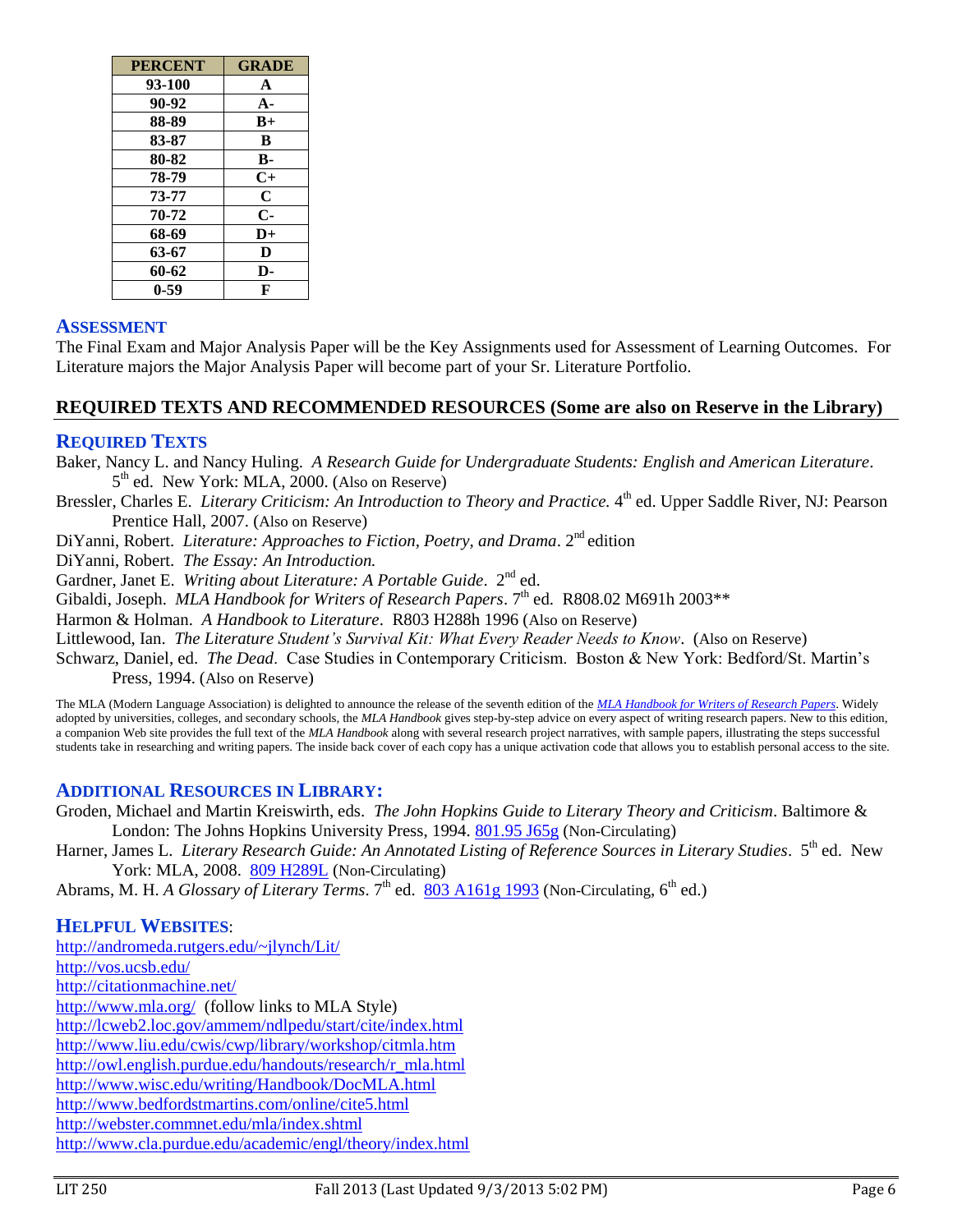## **COURSE SCHEDULE AND ASSIGNMENTS**

| <b>DATE</b>       | <b>CLASS PREPARATION (HOMEWORK) &amp; CLASS SESSION TOPICS</b>                                                                                                                                                                                                                                                            | <b>ONLINE/IN-CLASS</b><br><b>QUIZZES</b> |
|-------------------|---------------------------------------------------------------------------------------------------------------------------------------------------------------------------------------------------------------------------------------------------------------------------------------------------------------------------|------------------------------------------|
| <b>WEEK ONE</b>   |                                                                                                                                                                                                                                                                                                                           | (May be adjusted)                        |
| 1 Sept 4          | Class Introduction: Expectations, Policies, & Syllabus<br>Literary Periods, Authors, and Works                                                                                                                                                                                                                            | <b>Timeline Quiz</b><br>(TQ)             |
| 2 Sept 6          | DiYanni, Literature, "Introduction" & Chapters 1-2<br>Gardner Writing about Literature Chapter 1                                                                                                                                                                                                                          | (TQ)                                     |
| <b>WEEK TWO</b>   |                                                                                                                                                                                                                                                                                                                           |                                          |
| 3 Sept 9          | Bressler, Literary Criticism, Chapter 1 "Defining Criticism, Theory, and<br>Literature"                                                                                                                                                                                                                                   | (TQ)                                     |
| 4 Sept 11         | Bressler, Literary Criticism, Chapter 2 "A Historical Survey of Literary<br>Criticism"                                                                                                                                                                                                                                    |                                          |
| 5 Sept 13         | <b>LITERARY RESEARCH:</b><br><b>Baker</b> , A Research Guide, Chapters 1-3 & 5-8 (read Chapter 4 if time)<br><b>Library Session (Library Computer Lab) Understanding Databases</b><br>and Sources                                                                                                                         | QUIZ <sub>1</sub>                        |
| <b>WEEK THREE</b> |                                                                                                                                                                                                                                                                                                                           |                                          |
| 6 Sept 16         | <b>MLA Handbook</b> for Writers of Research Papers Chapter 1 (pp. 1-50);<br>[Additional: DiYanni, <i>Literature</i> , Chapter 30 (pp. 1521-38); Optional: Alice<br>Walker's "Everyday Use" (pp. 476-82)]<br><b>Library Session (Library Computer Lab) Finding Articles from</b><br>Databases & the Annotated Bibliography |                                          |
| 7 Sept 18         | FICTION: DiYanni, <i>Literature</i> , Chapter 3, (pp. 49-110)                                                                                                                                                                                                                                                             | QUIZ <sub>2</sub><br>(TQ)                |
| 8 Sept 20         | DiYanni, Literature, Chapter 3 review<br>Gardner Writing about Literature Chapters 2, 3 & 4<br><b>Analysis 1 Assignment</b> (Formalist Analysis-Bressler's Questions)                                                                                                                                                     | QUIZ <sub>3</sub>                        |
| <b>WEEK FOUR</b>  | <b>Poetry Events This Week Wednesday, September 26 (Required)</b>                                                                                                                                                                                                                                                         |                                          |
| 9 Sept 23         | DiYanni, Literature, Chapter 4<br>MLA Handbook, Chapters 2-3, esp. 3.6.1-3.7.2, (pp. 65-130)<br>Discussion of story assigned for <b>Analysis 1 Assignment</b>                                                                                                                                                             | <b>QUIZ 3B</b><br>(TQ)                   |
| 10 Sept 25        | Analysis 1 Workshop<br>MLA Handbook, Chapter 4 (pp. 115-22) and Chapter 6, (pp. 213-32)                                                                                                                                                                                                                                   |                                          |
| 11 Sept 27        | <b>POETRY (Required to Attend Poetry Reading Event):</b><br>DiYanni, Literature, Chapters 10-11<br><b>ANALYSIS 1 DUE HARDCOPY &amp; LIVE TEXT</b>                                                                                                                                                                         | QUIZ <sub>4</sub>                        |
| <b>WEEK FIVE</b>  |                                                                                                                                                                                                                                                                                                                           |                                          |
| 12 Sept 30        | DiYanni, Literature, Chapter 12, (pp. 510-35)                                                                                                                                                                                                                                                                             | QUIZ <sub>5</sub><br>(TQ)                |
| 13 Oct 2          | DiYanni, Literature, Chapter 12, (pp. 536-56)                                                                                                                                                                                                                                                                             |                                          |
| 14 Oct 4          | DiYanni, Literature, Chapter 12, (pp. 556-74)<br><b>Analysis 2 Assignment</b> (Formalist/Biographical Analysis?)                                                                                                                                                                                                          | QUIZ <sub>6</sub>                        |
| <b>WEEK SIX</b>   |                                                                                                                                                                                                                                                                                                                           |                                          |
| 15 Oct 7          | DiYanni, Literature, Chapter 13 (pp. 575-93); "Woman to Child (535);"<br>Please prepare & bring to class your responses to discussion questions (pp.<br>590-91) for "Woman to Child"<br><b>Gardner</b> Writing about Poems Chapter 5<br>http://bcs.bedfordstmartins.com/virtualit/poetry/rhyme_def.html                   | QUIZ <sub>7</sub><br>(TQ)                |
| 16 Oct 9          | Analysis 2 Workshop-further revision on your own                                                                                                                                                                                                                                                                          | <b>QUIZ 7B</b>                           |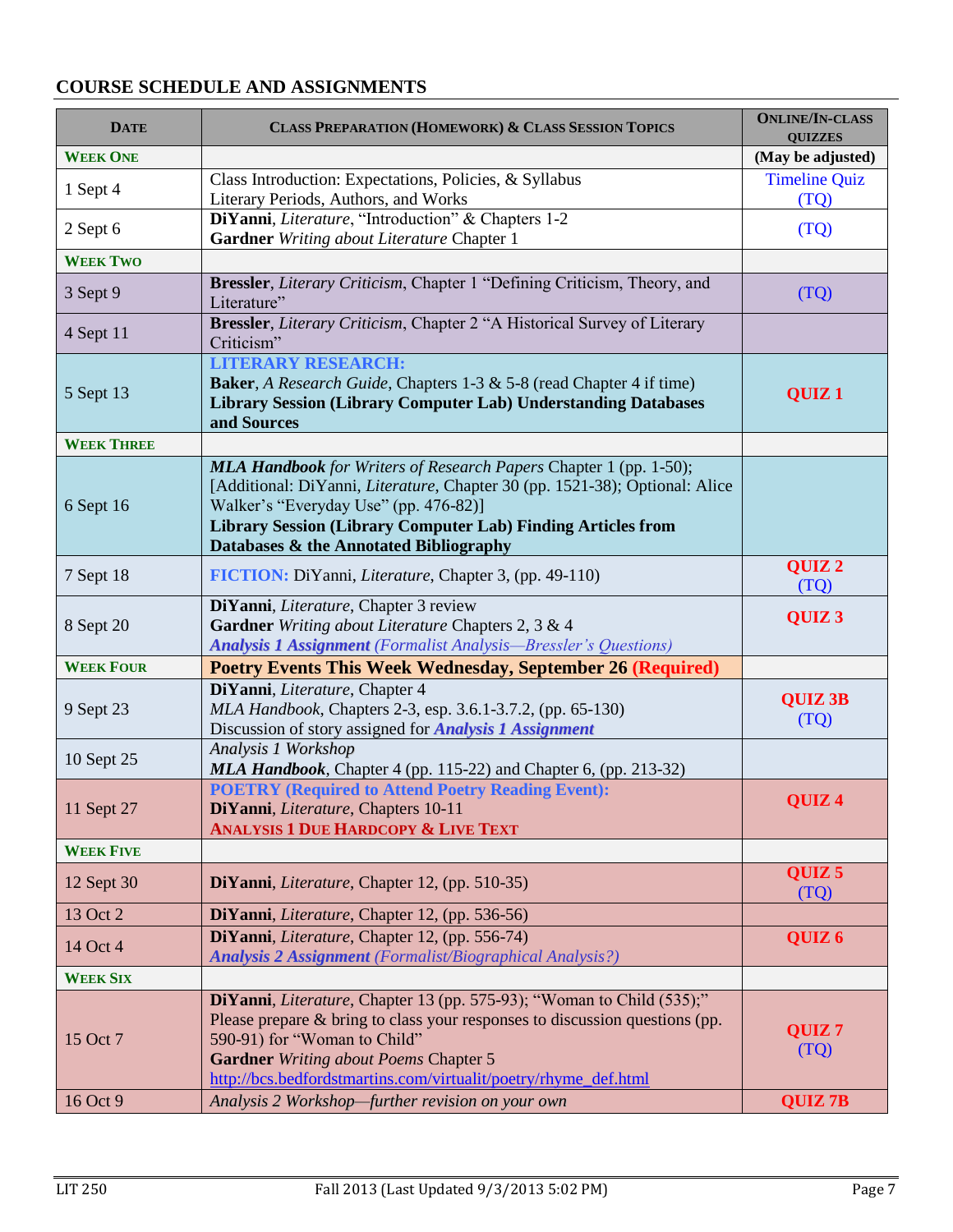| 17 Oct 11            | DiYanni, Literature, Chapter 14 (pp. 594-620)                                                                                                                                                                                                                                                                   |                            |
|----------------------|-----------------------------------------------------------------------------------------------------------------------------------------------------------------------------------------------------------------------------------------------------------------------------------------------------------------|----------------------------|
|                      | Prosody & Scansion (more work on closed forms handout)                                                                                                                                                                                                                                                          |                            |
| <b>WEEK SEVEN</b>    |                                                                                                                                                                                                                                                                                                                 |                            |
|                      | <b>DRAMA (Required to Attend PLNU Play):</b>                                                                                                                                                                                                                                                                    | QUIZ 8                     |
| 18 Oct 14            | DiYanni, Literature, Chapters 21-22<br><b>ANALYSIS 2 DUE HARDCOPY &amp; LIVE TEXT</b>                                                                                                                                                                                                                           | (TQ)                       |
|                      |                                                                                                                                                                                                                                                                                                                 | QUIZ <sub>9</sub>          |
| 19 Oct 16            | DiYanni, Literature, Chapter 23                                                                                                                                                                                                                                                                                 |                            |
| 20 Oct 18            | DiYanni, Literature, Chapter 25, pp. 954-59, Chapter 26, pp. 1007-12, $\&$<br>Chapter 27, pp. 1102-05 Analysis 3 Assignment (Feminist Analysis?)                                                                                                                                                                |                            |
| <b>WEEK EIGHT</b>    |                                                                                                                                                                                                                                                                                                                 |                            |
| 21 Oct 21            | DiYanni, Literature: Glaspell Trifles (pp. 1280-91) & Chapter 24<br>Questions 1-16 (pp. 949-50)—Discussion of play—Analysis Handout                                                                                                                                                                             | QUIZ <sub>10</sub><br>(TQ) |
| 22 Oct 23            | <b>Gardner</b> Writing about Literature, Chapter 6<br>Analysis 3 Workshop-further revision on your own                                                                                                                                                                                                          | <b>QUIZ 11</b>             |
| <b>Oct 25</b>        | <b>FALL BREAK</b>                                                                                                                                                                                                                                                                                               |                            |
| <b>WEEK NINE</b>     |                                                                                                                                                                                                                                                                                                                 |                            |
| 23 Oct 28            | <b>MIDTERM</b>                                                                                                                                                                                                                                                                                                  |                            |
| 24 Oct 30            | NONFICTION: DiYanni, The Essay, Chapters 1, 2 & 3 (pp. 1-44);<br>Walker's "In Search of Our Mother's Gardens" (pp. 159-66)<br><b>ANALYSIS 3 DUE HARDCOPY &amp; LIVE TEXT</b>                                                                                                                                    | <b>QUIZ 12</b><br>(TQ)     |
| 25 Nov 1             | DiYanni, The Essay, Chapter 4 (pp. 45-53); Donne's "Meditation XVII:<br>For Whom the Bell Tolls," Swift's "A Modest Proposal" (pp. 110-17)<br>DiYanni, The Essay, Chapter 5 (pp. 54-62); Orwell's "Shooting an<br>Elephant" (pp. 125-29), Questions (p. 73);<br><b>Analysis 4 Assignment (class discussion)</b> | QUIZ <sub>13</sub>         |
| <b>WEEK TEN</b>      |                                                                                                                                                                                                                                                                                                                 |                            |
| 26 Nov 4             | RESEARCH & LITERARY CRITICISM: DiYanni, Literature, Chapter<br>31 (long chapter)                                                                                                                                                                                                                                | (TQ)                       |
| 27 Nov 6             | Gardner Writing about Literature, Chapter 8<br>SPECIAL ASSIGNMENT: In-Class Teams-Lit Crit, Canon, Curriculum                                                                                                                                                                                                   | <b>QUIZ 14</b>             |
| <b>28 Nov 8</b>      | Bressler, Literary Criticism, Chapter 3 "Russian Formalism and New<br>Criticism"                                                                                                                                                                                                                                | (TQ)                       |
| <b>WEEK ELEVEN</b>   |                                                                                                                                                                                                                                                                                                                 |                            |
| 29 Nov 11            | Schwartz, "The Dead" pp. 21-59 & Critical Approaches<br>http://www.online-literature.com/james_joyce/;<br>http://www.kirjasto.sci.fi/jjoyce.htm                                                                                                                                                                 | <b>QUIZ 15</b><br>(TQ)     |
| 30 Nov 13            | Schwartz, "Introduction: Biographical and Historical Contexts" & "Critical<br>History pp. 3-20; 63-84<br>SPECIAL ASSIGNMENT: In-Class Teams-Lit Crit, Canon, Curriculum                                                                                                                                         | (TQ)                       |
| 31 Nov 15            | Schwartz, "Introduction: Biographical and Historical Contexts" & "Critical<br>History pp. 3-20; 63-84 cont.; Critical Approaches to "The Dead"<br>In-Class Teams: Timelines-Lit Crit, Canon, Curriculum                                                                                                         | <b>QUIZ 16</b><br>(TQ)     |
| <b>WEEK TWELVE</b>   |                                                                                                                                                                                                                                                                                                                 |                            |
| 32 Nov 18            | <b>Bressler</b> , <i>Literary Criticism</i> , Chapter 7 "Feminism" (pp. 167-88 <i>only</i> )                                                                                                                                                                                                                    | (TQ)                       |
| 33 Nov 20            | Schwartz, Feminist (pp. 178-205)                                                                                                                                                                                                                                                                                |                            |
| 34 Nov 22            | Bressler, Literary Criticism, Chapter 9 "Cultural Poetics/New Historicism"<br>$(pp. 212-29 \text{ only})$<br><b>DUE: Timelines-Lit Crit, Canon, Curriculum</b>                                                                                                                                                  | QUIZ <sub>17</sub><br>(TQ) |
| <b>WEEK THIRTEEN</b> |                                                                                                                                                                                                                                                                                                                 |                            |
| 35 Nov 25            | Schwartz, New Historicism (pp. 150-177)<br><b>Major Paper Assignment</b>                                                                                                                                                                                                                                        |                            |